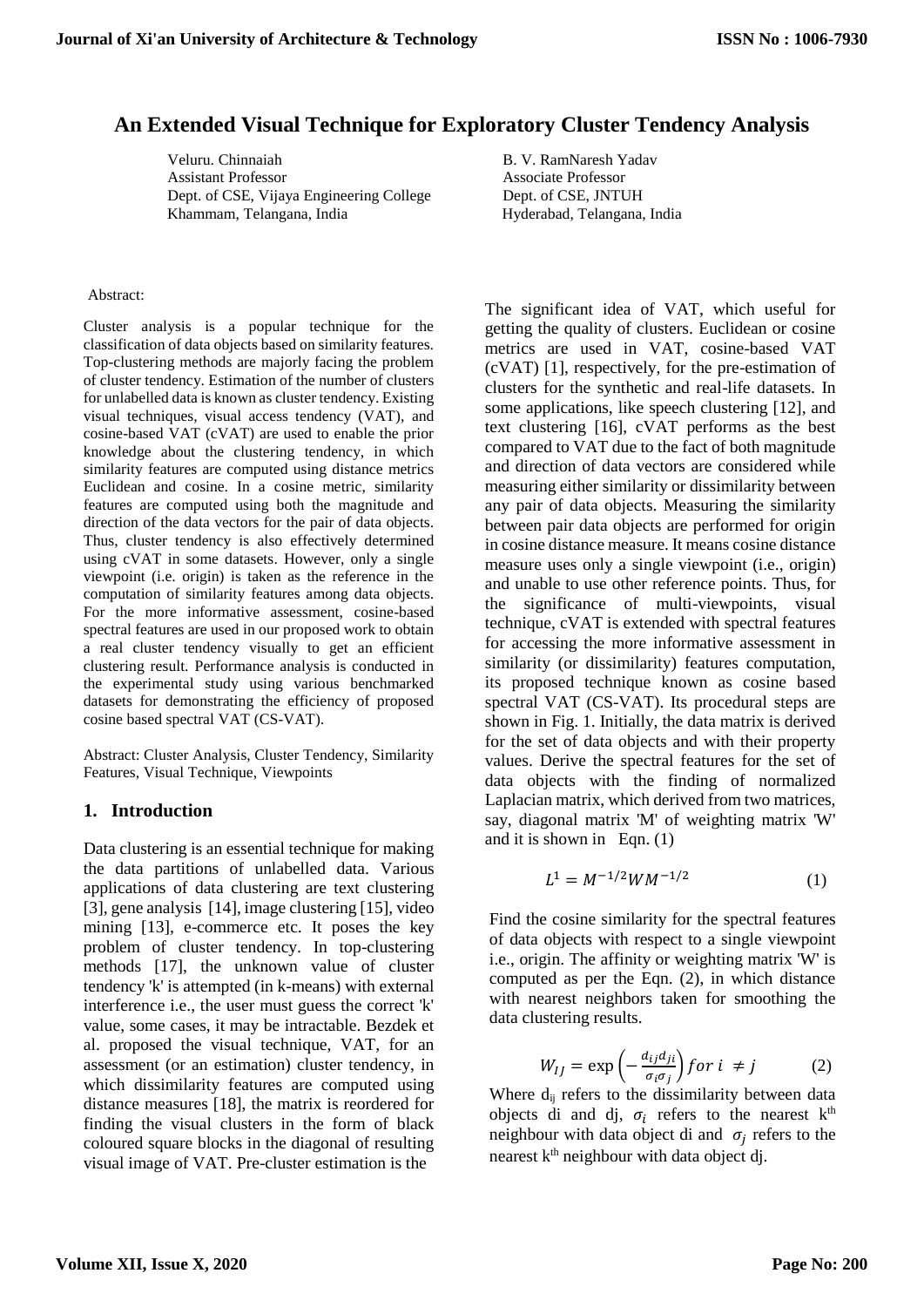Reordered dissimilarity matrix 'RD' is derived for obtained Laplacian matrix using VAT, namely, Dissimilarity ' $L^1$ '. With the RD, the indices of the objects are reordered according to multiviewpoints similarity features.



Finally, visual clusters are estimated with counting of appeared black coloured dark blocks found in the visual image's diagonal. Complete clustering results are also obtained with the crisp partitions of RD visual image.

Contributions of the proposed work are presented as follows:

1. Spectral features are derived for finding accurate similarity features among data objects

- 2. Visual image is displayed based on reordered spectral dissimilarity features of data objects
- 3. The best assessment of cluster tendency is performed with cosine based spectral VAT Image (CS-VAT Image)
- 4. Discover the robust clustering results by deriving the crisp partitions of CS-VAT Images
- 5. Demonstrate the efficiency of proposed work with several benchmarked synthetic and reallife datasets

The paper's remaining sections are described as follows: Section 2 presents the background study of the work; Section 3 discusses the proposed work; Experimental study is described in Section 4. Finally, the conclusion and scope of the work are presented in Section 5.

# **2. Background Study**

Data clustering [8] is the technique of unsupervised classification. Popular techniques are k-means [9], minimum-spanning-tree (MST) based approaches [10], and other methods described in [1]. These techniques are recommended in real-time applications. These techniques need the prior value of 'k' for the quality of clustering results. The estimation of 'k' for the given dataset is known as cluster tendency. Pre-assessment of cluster tendency is the primary problem in such data clustering algorithms. Objects are classified into several clusters based on their similarity features. Pre-initialized clusters help for the quality of data clustering. Its issue is focused on this paper with the in-depth study of relevant work. Many algorithms are surveyed for determining the pre-cluster tendency. Bezdek et al. proposed a visual access tendency (VAT) [2] algorithm for the attracted visual based cluster tendency assessment results. In VAT, initially object's dissimilarity values are computed using an Euclidean distance and formed the dissimilarity matrix 'DM'; reordering the dissimilarity matrix is performed with basic Prim's [11] algorithm, in which objects indices are changed according to their similarity features. The image of RDM is displayed- the reordering of objects indices shown finally as a set of clusters, and it is reflected and shown with square black coloured blocks while displaying the RDM image. This image is known as VAT Image. Estimation of preclusters is determined with the count of the number of black or grey coloured blocks. Sample VAT outputs are shown in Fig. 2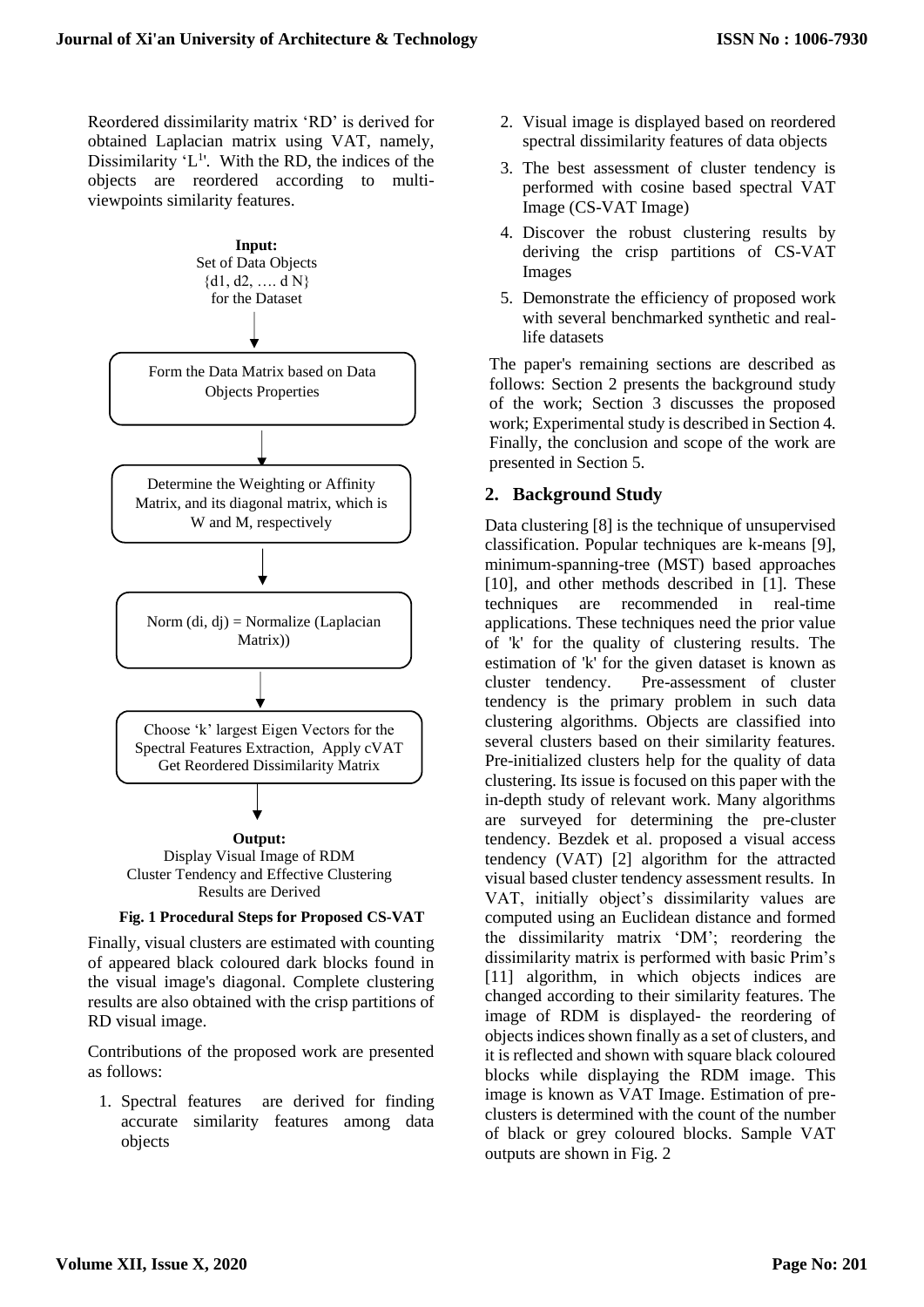

(a) Dissimilarity matrix 'DM' and its dissimilarity image 'I' (before applying the VAT)



(b) After applying VAT, Re-ordered dissimilarity matrix (RDM), and its image 'I'

### **Fig. 2 Visual Method – VAT- Illustrative Example**

Spectral VAT (SpecVAT) [4] uses data objects' spectral features for the better data clusters assessment and is expensive for large datasets. Another method, cVAT [19] uses the cosine measure for computing the similarity features among the data objects, which show impressive results in specific applications like text and speech clustering. State-of-the-art of VAT methods assess cluster tendency effectively with a Euclidean and cosine distance measures. It noted that cosine is preferable due to its stunning results in data clusters assessment—a single viewpoint used in cVAT for pre-clusters assessment for the synthetic datasets and real-life datasets.

Hybrid clustering methods are proposed in [2], which combines the visual techniques and traditional methods, k-means, and MST-based clustering approaches. These hybrid approaches are VAT-based-k-means, and VAT-based-MSTclustering algorithms [20] uses the cluster tendency value in k-means and MST-based clustering approaches. These techniques enable cluster tendency and clustering results. The problem of hybrid approaches is the processing complexity in terms of time and memory allocation. The problem is effectively handled in [1] with the visualized clustering approach (VCA), and it derives the crisp partitions instead of reusing the traditional algorithms, unlike k-means and MST-based clustering approaches. It is less expensive and produces the quality of data clustering results than hybrid clustering methods. Cosine based VCA is the best choice for data clustering. The extended idea of cosine based spectral VAT and the development of cosine based spectral- VCA (CS-VCA) are described in the following section.

## **3. Proposed Work**

The proposed work uses spectral features while performing the similarity features computation. Here, the largest k-eigenvectors are computed from the Laplacian matrix, in which affinity values of data objects are computed to k-nearest neighbours; it has taken the more informative assessment with k-neighbours. Weighted matrix W and diagonal matrix are the primary computation sources for deriving the spectral features. The critical formulas involved in the work is shown in Eqn. (3)

$$
CS\left(d_i, d_j\right) = \sum_{i,j=1}^{N} \text{ and } i := j \text{ cosine}(d_i, d_j), \tag{3}
$$

Where  $d_i$  and  $d_j$  are collected from k-largest Eigenvectors of  $i<sup>th</sup>$  and  $j<sup>th</sup>$  rows of Eigen matrix of Laplacian matrix

Following algorithm 1 describes the procedural steps of cosine based spectral VAT (CS-VAT)

Algorithm 1: CS-VAT

Input :

Set of data objects with size of N,  $\{d_1, d_2\}$  $,......,d_N\}$ 

Output:

Cluster Tendency – k

Methodology:

- 1. Find the data matrix of DM with the properties (or values) for the set of documents  $\{d_1, d_2, \ldots, d_N\}$
- 2. For  $i = 1$  to N Compute affinity scale  $\sigma_i$  for the i<sup>th</sup> data object using nearest k<sup>th</sup> nearest neighbour,  $\sigma_i = d(d_i, d_k)$ For  $j = 1$  to N Compute affinity scale  $\sigma_j$  for the j<sup>th</sup> data object using nearest  $k<sup>th</sup>$ nearest neighbour,  $\sigma_j = d(d_j, d_k)$ Compute  $W_{ij}$  using Eqn. (3) End for

End for

- 3. Determine the diagonal matrix 'M' of W and construct the Laplacian matrix  $L<sup>1</sup>$ using Eqn.  $(1)$
- 4. Select the first k-largest Eigen vectors of  $L<sup>1</sup>$  and form the matrix spectral based data matrix, S-DM with size of N x k (for N data object with 'k' Eigen vectors)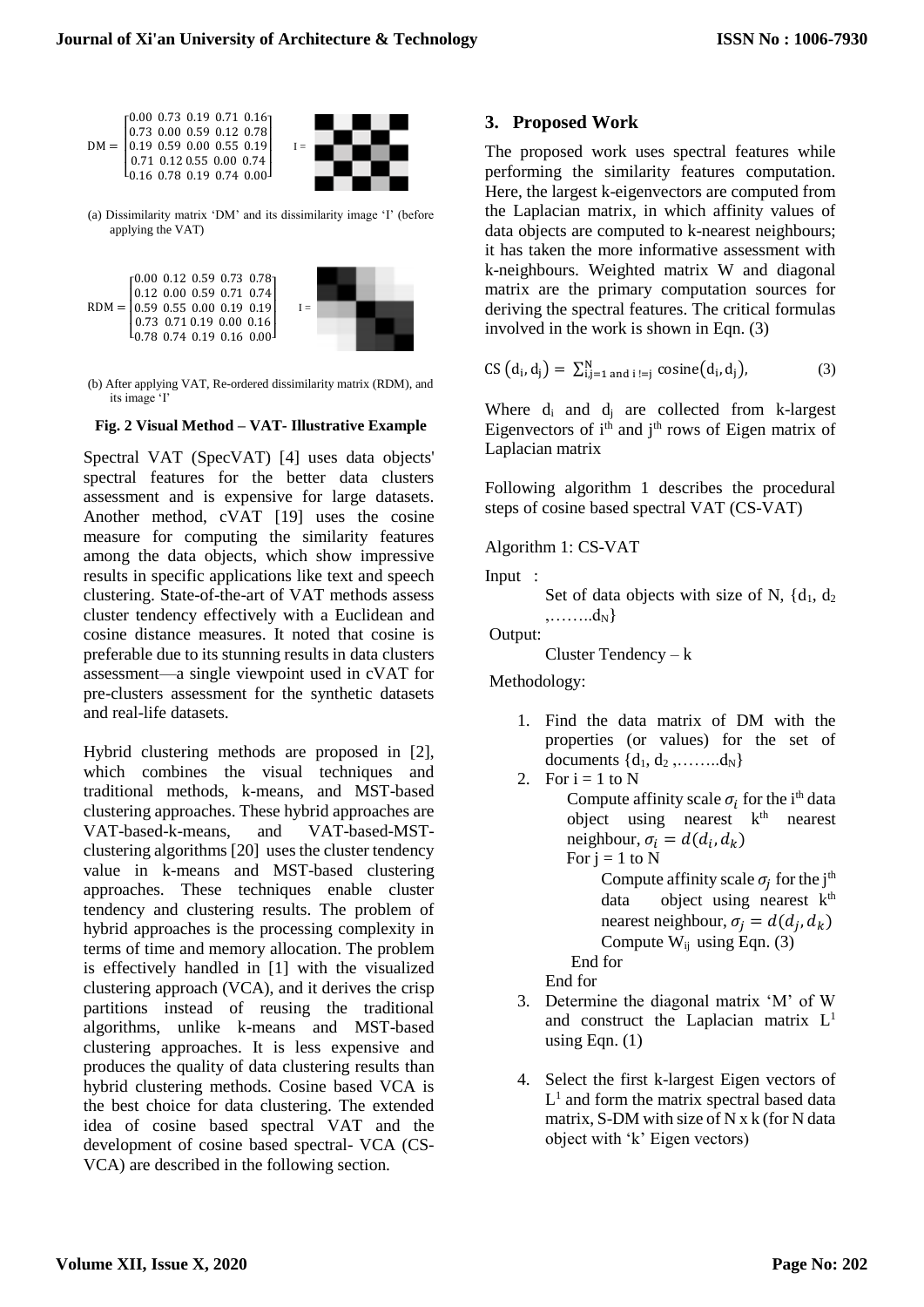- 5. Apply cVAT on S-DM in order to find the cosine based spectral re-ordered dissimilarity matrix (CS-RDM)
- 6. Display the image or heatmap of CS-RDM
- 7. Access the cluster tendency 'k' with the informative counting assessment of square-shaped black (or grey) coloured blocks appeared in the CS-RDM image
- 8. Return k

Based on data objects' properties, the data matrix is derived in step 1 of algorithm 1. Step 2 shows the computation of affinity values of data objects based on k-nearest neighbours. Further, weighted matrix and diagonal matrices are derived with reference to affinity values in order to determine the corresponding Laplacian matrix  $L<sup>1</sup>$  and it shown step 3. Spectral features are selected with the largest-k-Eigenvectors and respective matrix S-DM, which denotes the spectral based data matrix with size of N x k for the N documents and illustrated in Step 4. In step 5, cVAT is applied, in which cosine based spectral dissimilarity (or similarity matrix is derived and its heatmap image shown in Step 6 for the visual clusters information. Clusters estimation is accessed with black coloured blocks along the diagonal of CS-RDM image in step 7 and returns the value of numbering clusters 'k' in step 8.

Algorithm 2: CS-VCA

Input:

CS-RDM – cosine based spectral reordered dissimilarity matrix Cluster tendency  $-k$ 

Output: Data clusters

Methodology

- 1. Pick the cluster tendency 'k' and CS-RDM from CS-VAT for the set of data objects  ${d_1, d_2, \ldots, d_N}$
- 2. Display the heatmap or image of CS-RDM
- 3. Derive the crisp partitions of CS-RDM
- 4. Find the cluster labels of data objects with the information of crisp partitions
- 5. Discover the data clusters by placing the data objects into respective clusters according to cluster labels of data objects.

CS-VCA derives the complete clusters information with the accessed value of cluster tendency 'k' in CS-VAT algorithm. A visual heatmap image of step 2 is taken for the derivations of the crisp partition matrix and its explained in step 4 of algorithm 2. Associated cluster labels of data objects are derived from the crisp partition matrix information, then the complete clusters for the data objects are discovered, which is illustrated in step 5.

The proposed work develops the data clusters assessment methods based on spectral with two algorithms CS-VAT, and CS-VCA. Supporting experimental study is discussed in the following section.

# **4. Experimental Study**

Performance of visual techniques, existing and proposed CS-VAT, are evaluated and compared in the demonstration of experimental conduced benchmarked synthetic and real-life datasets. Data sets, Goodness of visual images, and performance study are presented in the following sub-sections.

# 4.1 Datasets

Synthetic datasets shown in Fig. 3 are generated, and real-life datasets of [5] used (which are mentioned in Table 1) in our experiment. Synthetic datasets are generated by fixing the appropriate mean and covariance values between the data points in two-dimension space.

**Table 1: Details of Real-life datasets**

| <b>Real-life</b><br>dataset | Name of the<br><b>Dataset</b> | <b>Number of Clusters</b> |
|-----------------------------|-------------------------------|---------------------------|
| $R-1$                       | Seeds                         |                           |
| $R-2$                       | Iris                          |                           |
| $R-3$                       | Voting                        |                           |
| $R - 4$                     | Wine                          |                           |



**Fig. 3. Synthetic Datasets**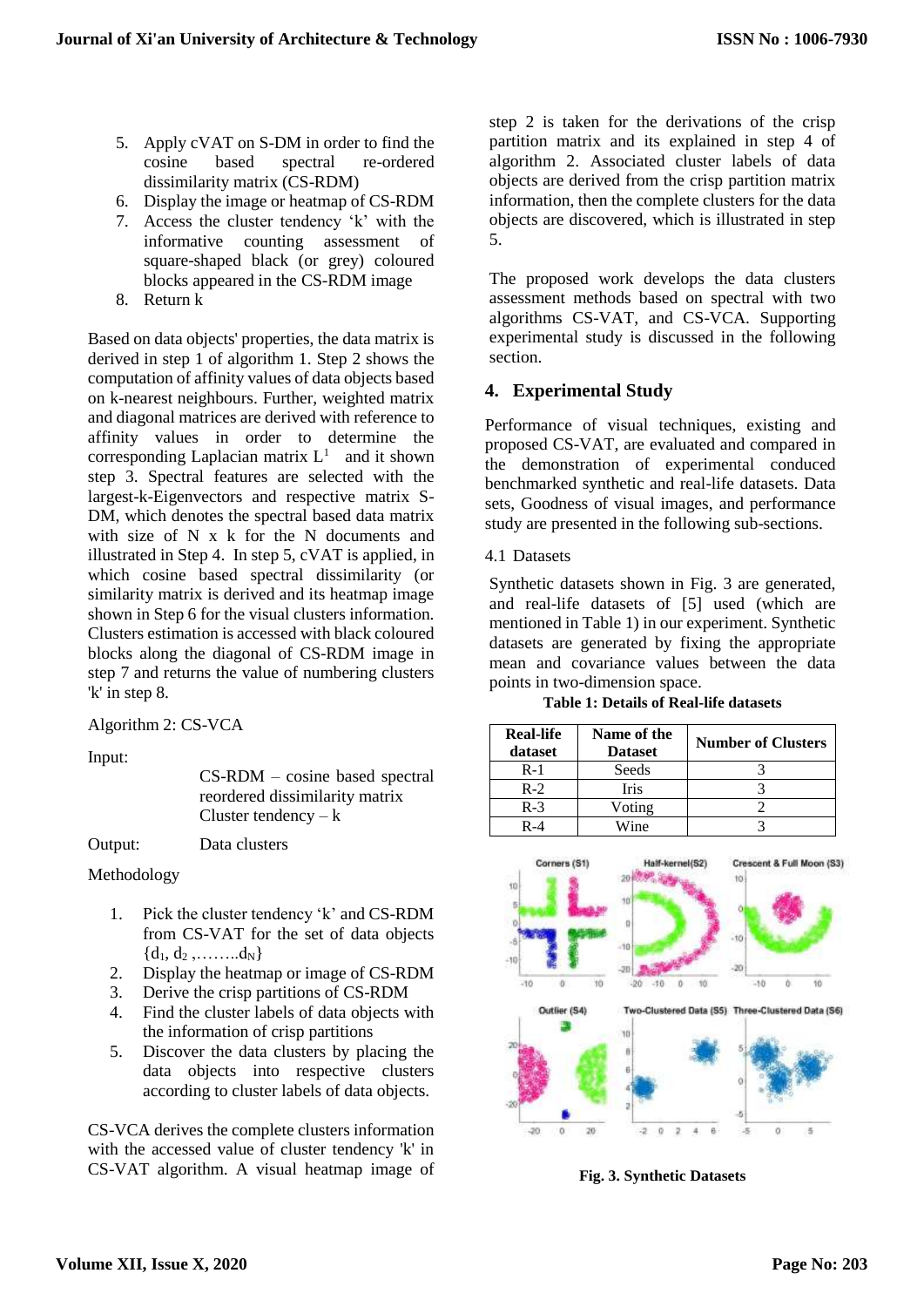#### 4.2 The goodness of Visual Images

Visual images of VAT, cVAT (existing methods) and CS-VAT (proposed method) are displayed in Fig. 4 for comparative analysis. With the observation of visual images, it noted that CS-VAT had shown the excellent clarity of visual images compared to VAT, cVAT images.





Thus, there is possible for the good assessment of cluster tendency with CS-VAT images. Clarity or goodness of images are obtained through OTSU and presented in Table 2. The goodness of images is indicated with bold font. MV-VAT images score more goodness as per achieved results from this table.

Suppose the number of pixels are denoted with L grey levels i.e.,  $\{1, 2, \ldots, L\}$  and N=n<sub>1</sub>+ n<sub>2</sub> + .......+  $n<sub>L</sub>$  here  $n<sub>i</sub>$  defines the number of pixels consists of 'i' intensity. Background and foreground (squareshaped clusters) objects information is accessed with two classes, namely,  $C_0$  and  $C_1$ ; whereas  $C_0$ and  $C_1$  represents the pixels with grey level sets  ${1,2,...k}$ , and  ${k+1,...L}$  respectively.

$$
\mu_0 = \sum_{i=1}^k iPr(i|C_0) = \frac{\mu(k)}{w(k)}
$$
(4)

$$
\mu_1 = \sum_{i=1}^{k} i Pr(i|C_0) = \frac{\mu_T - \mu(k)}{1 - w(k)}
$$
(5)

$$
w(k) = \sum_{i=1}^{k} p_i \text{ and } p_i = \frac{n_i}{N}; \ \sum_{i=1}^{L} p_i = 1 \quad (6)
$$
  

$$
\mu(k) = \sum_{i=1}^{k} i p_i \tag{7}
$$

$$
\mu_T = \mu(L) = \sum_{i=1}^k i p_i \tag{8}
$$

Variances are computed using Eqn. (9) and (10)

$$
\sigma_0^2 = \sum_{i=1}^k (i - \mu_0)^2 {p_i / w_0}
$$
 (9)

$$
\sigma_1^2 = \sum_{i=1}^k (i - \mu_1)^2 {\binom{p_i}{w_1}}
$$
 (10)

In the measure of cluster (or class) separability, Eqn. (11) to (13) are used and which indicate the within-cluster variance, between cluster-variance, and the total variance of levels.

$$
\sigma_W^2 = w_0 \sigma_0^2 + w_1 \sigma_1^2 \tag{11}
$$

$$
\sigma_{\underline{B}}^2 = w_0 w_1 (\mu_1 - \mu_0)^2 \tag{12}
$$

$$
\sigma_T^2 = \sum_{i=1}^L (i - \mu_T)^2 p_i \tag{13}
$$

The optimal threshold is selected 'k' is selected in such a way that it maximizes the following OTSU Eqn. (14)

$$
n(k) = \frac{\sigma_B^2(k)}{\sigma_T^2}
$$
 (14)

**Table 2: Goodness of Images of Visual Techniques**

| <b>Dataset</b> | VAT   | cVAT  | <b>CS-VAT</b> |
|----------------|-------|-------|---------------|
| $R-1$          | 0.465 | 0.481 | 0.759         |
| $R-2$          | 0.396 | 0.512 | 0.640         |
| $R-3$          | 0.291 | 0.443 | 0.789         |
| $R-4$          | 0.458 | 0.532 | 0.644         |
| $S-1$          | 0.465 | 0.509 | 0.786         |
| $S-2$          | 0.489 | 0.612 | 0.684         |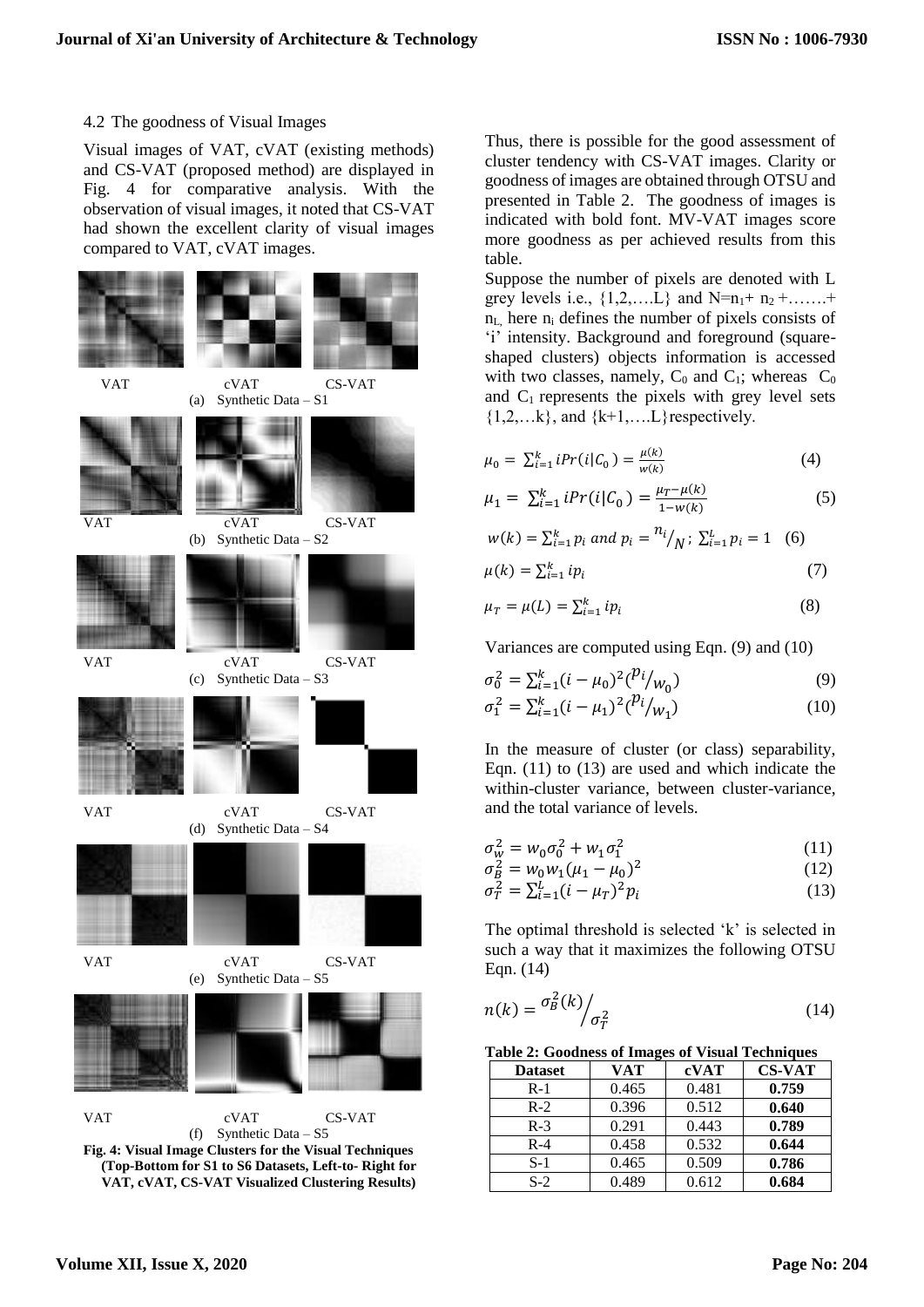| $S-3$ | 0.479 | 0.521 | 0.663 |
|-------|-------|-------|-------|
| $S-4$ | 0.496 | 0.332 | 0.999 |
| $S-5$ | 0.917 | 0.651 | 0.999 |
| S-6   | 0.496 | 0.765 | 0.866 |

**Table 3: Clustering Accuracy (CA) of Images of Visual Techniques**

| лыат тесппичел |            |       |                |
|----------------|------------|-------|----------------|
| <b>Dataset</b> | VAT-       | cVAT- | <b>CS-VAT-</b> |
|                | <b>VCA</b> | VCA   | VCA            |
| $R-1$          | 0.814      | 0.814 | 0.885          |
| $R-2$          | 0.866      | 0.866 | 0.921          |
| $R-3$          | 0.581      | 0.583 | 0.791          |
| $R-4$          | 0.713      | 0.711 | 0.730          |
| $S-1$          | 0.375      | 0.375 | 0.375          |
| $S-2$          | 1          | 1     |                |
| $S-3$          | 0.63       | 0.63  | 0.72           |
| $S-4$          | 0.518      | 0.518 | 0.52           |
| $S-5$          | 1          |       |                |
| $S-6$          | 0.796      | 0.718 | 0.961          |

**Table 4: Normalized Mutual Information of Images of Visual Techniques**

| ог уючаг голшциоэ |            |       |                |
|-------------------|------------|-------|----------------|
| <b>Dataset</b>    | VAT-       | cVAT- | <b>CS-VAT-</b> |
|                   | <b>VCA</b> | VCA   | <b>VCA</b>     |
| $R-1$             | 0.497      | 0.497 | 0.647          |
| $R-2$             | 0.696      | 0.692 | 0.712          |
| $R-3$             | 0.111      | 0.121 | 0.221          |
| $R-4$             | 0.458      | 0.512 | 0.644          |
| $S-1$             | 0.251      | 0.251 | 0.251          |
| $S-2$             | 1          |       |                |
| $S-3$             | 0.49       | 0.49  | 0.59           |
| $S-4$             | 0.368      | 0.368 | 0.465          |
| $S-5$             | 1          | 1     |                |
| S-6               | 0.551      | 0.457 | 0.856          |

## 4.3 Performance Evaluation

Two measures are used, i.e. clustering accuracy (CA) [6], and normalized mutual information (NMI) [7 ] are taken for the performance evaluation of visual techniques. Formulas of CA and NMI are shown in Eqn. (15) and (16), respectively.

$$
CA = \frac{\sum_{i=1}^{N} \delta(g_i, f_i)}{N}
$$
 (15)

where  $\delta(g_i, f_i) = 1$  if and only if  $g_i = f_i$ gi , fi is referred to the ground and obtained cluster labels for the i<sup>th</sup> data object.

$$
NMI = \frac{\sum_{i=1}^{c} \sum_{j=1}^{k} \frac{n_{ij}}{n} \log \frac{n_{ij}n}{n_{i}! n_{j}}}{\sqrt{\left(\sum_{i=1}^{c} \frac{-n_{i}}{n} \log \frac{n_{i}}{n}\right)\left(\sum_{j=1}^{k} \frac{-n_{j}}{n} \log \frac{n_{j}}{n}\right)}}
$$
(16)

Where, $n_{i.} = \sum_{j=1}^{k} n_{ij}$ ,  $n_{.j} = \sum_{i=1}^{c} n_{ij}$ ,  $n_{.c}$ ,

 $k$  are denoting the total number of data objects, clusters, and estimated classification of clusters respectively—performance of visual techniques described in Table 3 and Table 4 shown using CA and NMI respectively. Higher values of CA and NMI indicates the best clustering results. The

values of both CA and NMI observed that CS-VCA scores the best values compared to VAT-VCA and cVAT-VCA. CS-VAT has a good visual image for showing the data clusters, and its crisp clustering partitions are also generated as the best. Data clustering of CS-VCA depends on CS-VAT visual crisp partitions; thus, CS-VCA is significantly improved compared to other visual techniques.



**Fig. 5 Empirical Analysis of Visual Techniques (with CA) for Synthetic Data**



**Fig. 6 Empirical Analysis of Visual Techniques (with CA) for Real-life Data**



**Fig. 7 Empirical Analysis of Visual Techniques (with NMI) for Synthetic Data**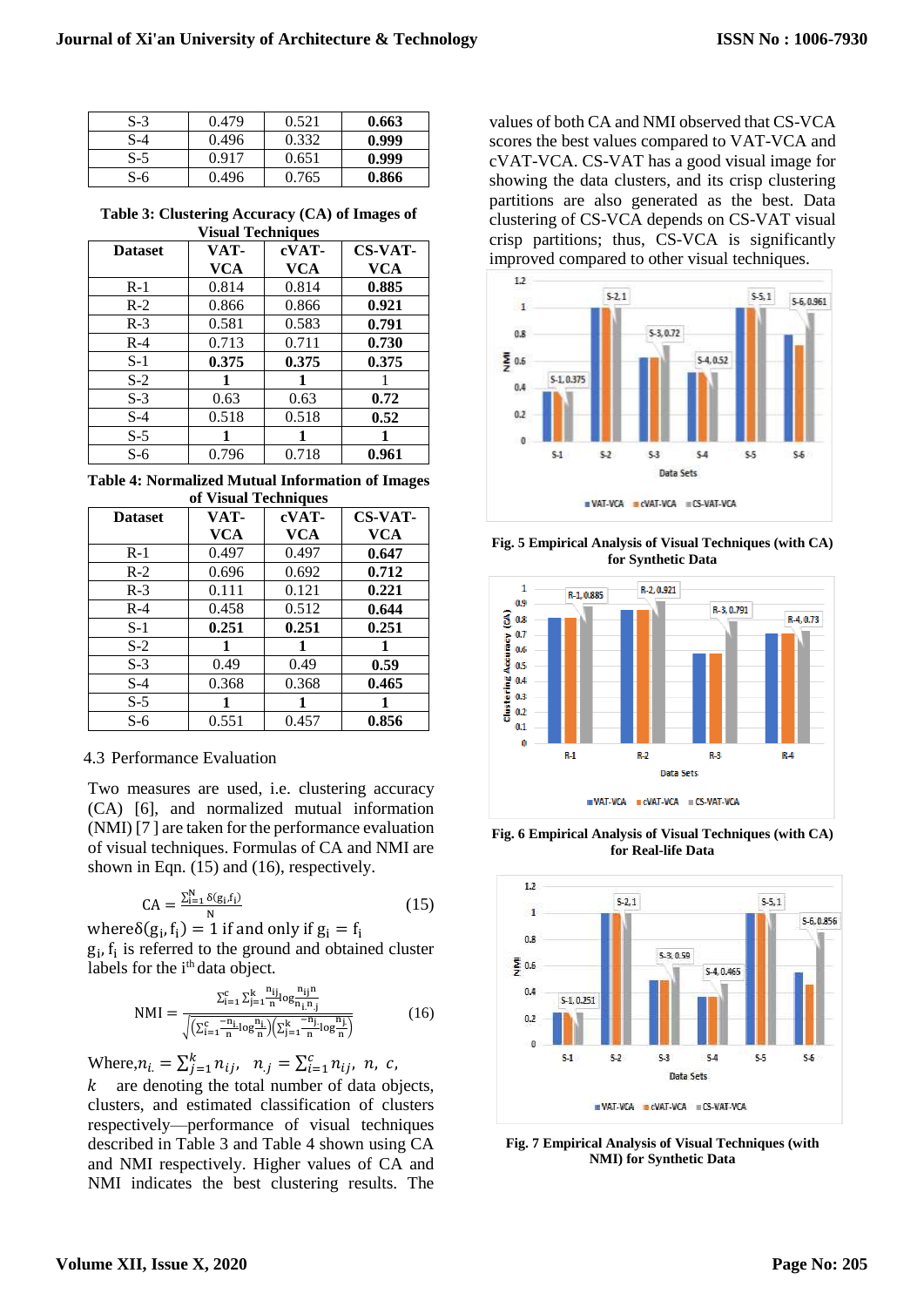

**Fig. 8 Empirical Analysis of Visual Techniques (with NMI) for Real-life Data**

A graph-based empirical analysis for the visual techniques shown in Fig. 5 and Fig. 6 for synthetic and real-life datasets, respectively. It stated that CS-VCA achieves good CA empirical values. The same observation is made in the empirical analysis of NMI values in Fig. 7 and Fig. 8, respectively.

In the experimental, cosine-based similarity features are computed with (N-2) viewpoints. For large datasets or big datasets, it demands more computational time and memory allocations. In future work, it recommends developing the scalable visual techniques for the large datasets.

## **5. Conclusion and Scope of the Work**

The visual techniques are widely used for the estimation of cluster tendency in data clustering problems. Existing techniques use the Euclidean and cosine distance measures for finding the similarity features of data objects, in which cosine is recommended for the best assessment of cluster tendency in various applications. However, it uses a single viewpoint in the similarity features computation among the data objects. Our proposed work uses the spectral features; thus, it discovers the robust clustering results in the experimental study. Due to improving the scalability feature, it suggests that develop scalable visual techniques for large datasets.

### **References**

- 1. P. Rathore, D. Kumar, J. C. Bezdek, S. Rajasegarar and M. Palaniswami, "A Rapid Hybrid Clustering Algorithm for Large Volumes of High Dimensional Data," in *IEEE Transactions on Knowledge and Data Engineering*, vol. 31, no. 4, pp. 641-654, 1 April 2019, doi: 10.1109/TKDE.2018.2842191.
- 2. Kumar D, Bezdek JC, Palaniswami M, Rajasegarar S, Leckie C, Havens TC, A hybrid approach to clustering in big data. IEEE Trans Cybern 46(10):2372–2385, (2016)
- 3. C. C. Aggarwal and C. K. Reddy, Data clustering: algorithms and applications. CRC Press, 2013.
- 4. Bezdek, James Leckie, SpecVAT: Enhanced visual cluster analysis, IEEE International Conference on Data Mining, ICDM, 2008.
- 5. A. Asuncion and D. Newman, "Uci machine learning repository," 2007.
- 6. Pattanodom, M., I am-On, N., and Boongoen, T. " Clustering data with the presence of missing values by ensemble approach," 2016 Second Asian Conference on Defense Technology (ACDT). doi:10.1109/acdt.2016.7437660
- 7. Alessia Amelio and Clara Pizzuti, " Is Normalized Mutual Information a Fair Measure for Comparing Community Detection Methods? , " IEEE/ACM International Conference on Advances in Social Networks Analysis and Mining, 2015.
- 8. M Suleman Basha, S K Mouleeswaran, K Rajendra Prasad, Cluster Tendency Methods for Visualizing the Data Partitions, International Journal of Innovative Technology & Exploring Engineering, 2019
- 9. JS Low, Z Ghafoori, JC Bezdek, C Leckie, Seeding on samples for accelerating k-means clustering, Proceedings of the 3rd International Conference on Big Data and Internet of Things, 2019.
- 10. S. Singh, R. Srivastava, V. Kumar and S. Agarwal, "An approximate algorithm for degree constraint minimum spanning tree," 2010 International Conference on Computer and Communication Technology (ICCCT), Allahabad, Uttar Pradesh, 2010, pp. 687-692, doi: 10.1109/ICCCT.2010.5640455.
- 11. S. Chopade and P. More, "Effective bug triage with Prim's algorithm for feature selection," *2017 International Conference on Signal Processing and Communication (ICSPC)*, Coimbatore, 2017, pp. 217-220, doi: 10.1109/CSPC.2017.8305842.
- 12. K Rajendra Prasad, M Suleman Basha, Improving the performance of speech clustering method, IEEE- 10th International Conference on Intelligent Systems and Control (ISCO), 2016.
- 13. D. Saravanan and S. Srinivasan, "Data mining framework for video data," *Recent Advances in Space Technology Services and Climate Change 2010 (RSTS & CC-2010)*, Chennai, 2010, pp. 167-170, doi: 10.1109/RSTSCC.2010.5712827.
- 14. J. Xie et al., "Prediction of Essential Genes in Comparison States Using Machine Learning," in IEEE/ACM Transactions on Computational Biology and Bioinformatics, doi: 10.1109/TCBB.2020.3027392.
- 15. A. Tariq and H. Foroosh, "T-clustering: Image clustering by tensor decomposition," *2015 IEEE International Conference on Image*